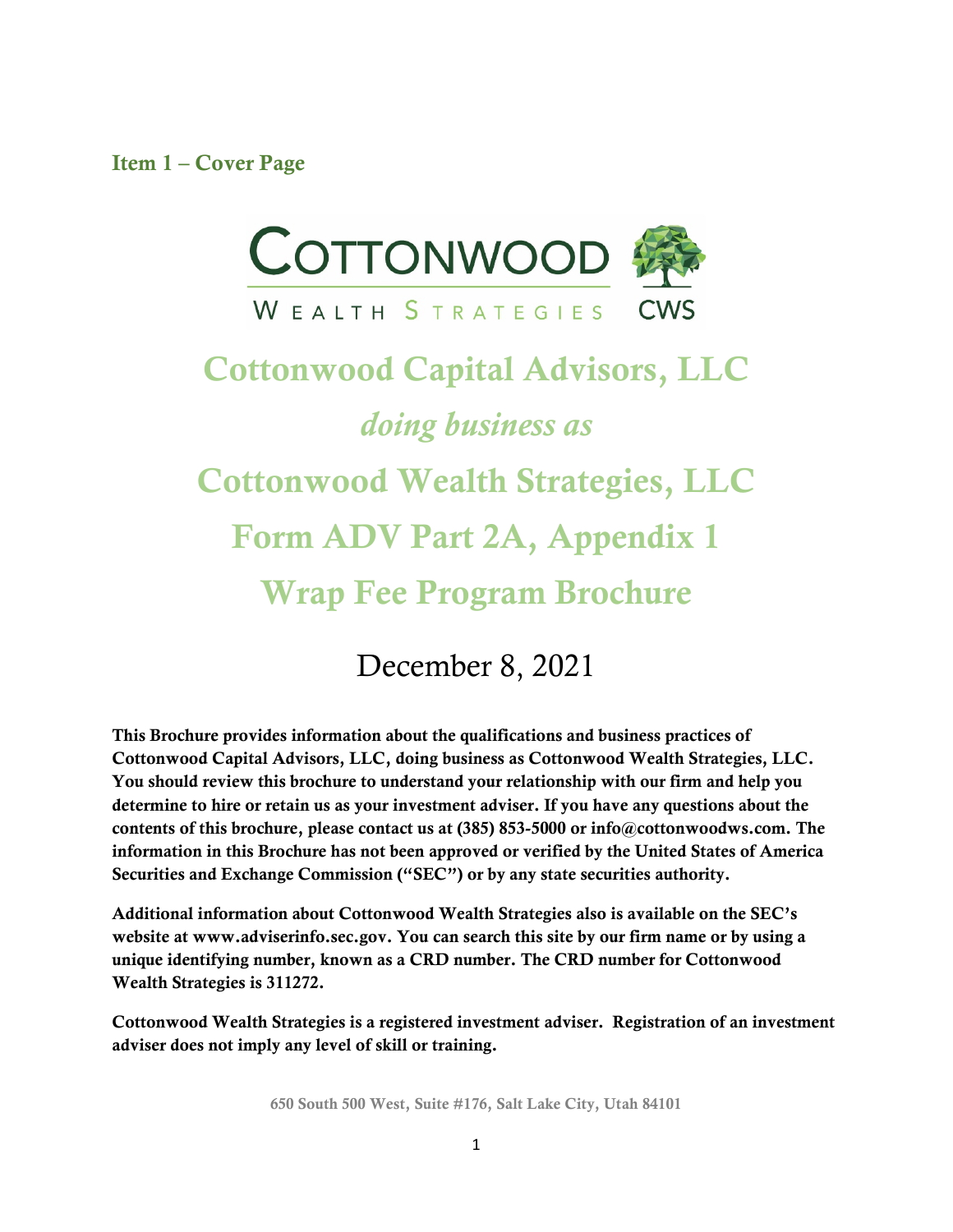## <span id="page-1-0"></span>Item 2 – Material Changes

This section of the Wrap Fee Program Brochure discusses specific material changes that have been made to the brochure since the firm's last annual update in March 2021. Below is a summary of those changes.

#### Types of Advisory Services We Offer

As of December 2021, Cottonwood Wealth Strategies began serving as the managing member of the Asymm Venture Fund, LLC, a Delaware limited liability company, and in such capacity is responsible for the management of the fund's assets. Clients of Cottonwood Wealth Strategies are solicited to invest in the Asymm Venture Fund, based on the investment objectives and risk profile of the client and pursuant to the subscription documents of the fund.

#### Important Disclosures

We added information on the fees we charge as the managing member of the Asymm Venture Fund and the conflict of interest this creates with our separately managed account clients.

We will provide you with a Summary of Material Changes made to this brochure annually at no cost. You may receive an updated copy of this brochure at any time by contacting us at (385) 853- 5000 or info@cottonwoodws.com.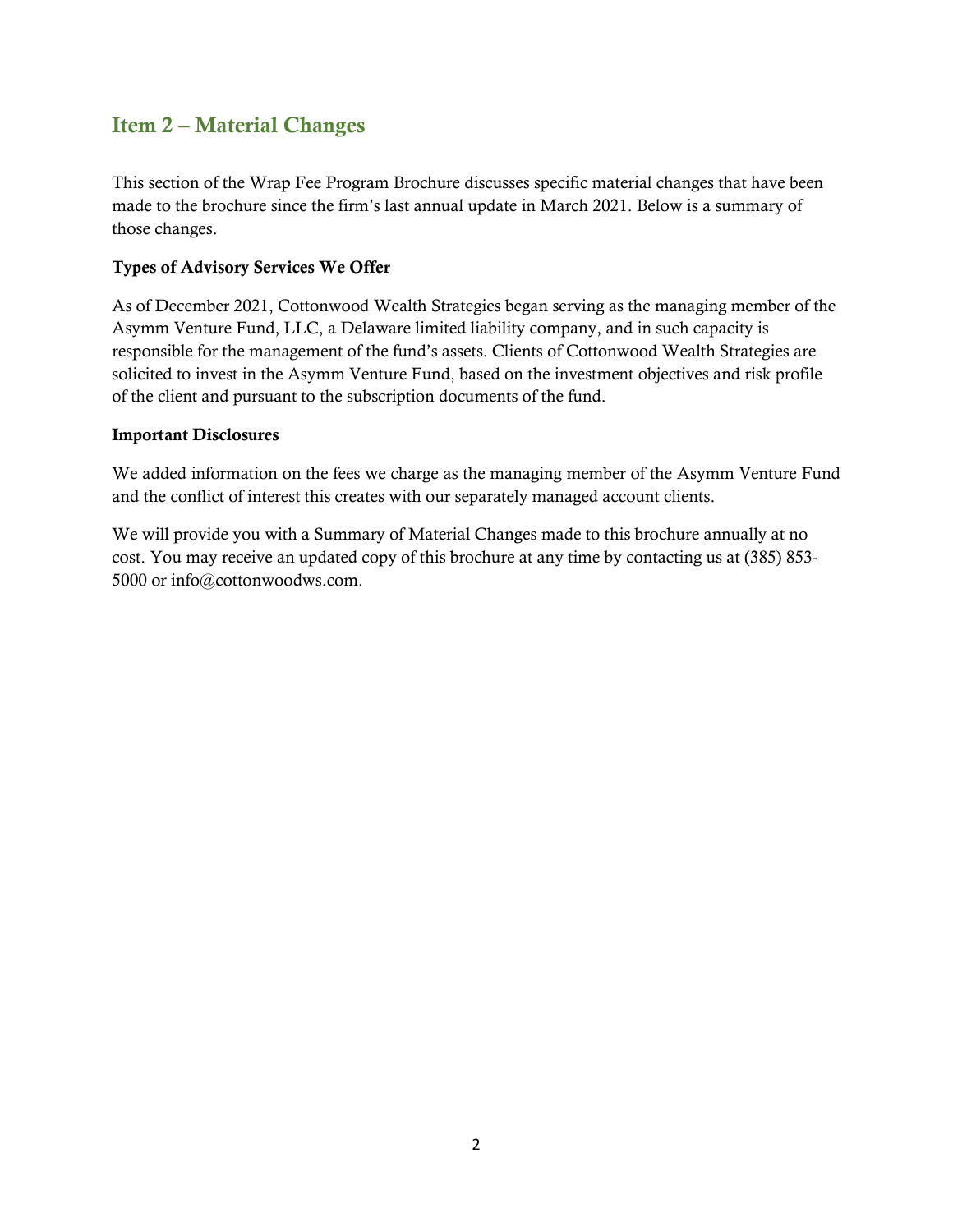## <span id="page-2-0"></span>**Item 3-Table of Contents**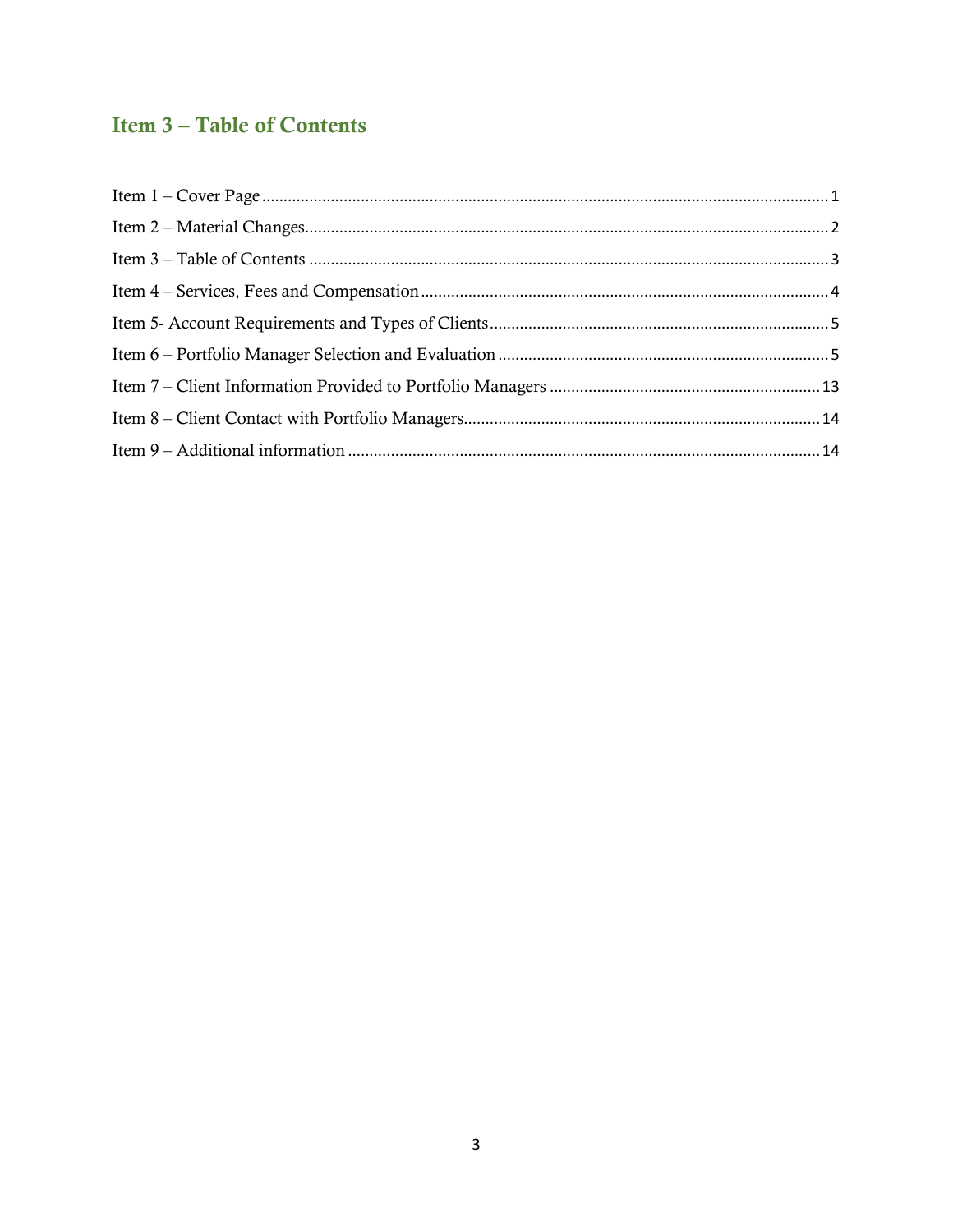## <span id="page-3-0"></span>Item 4 – Services, Fees and Compensation

#### Our Services

Cottonwood Capital Advisors, LLC, doing business as Cottonwood Wealth Strategies, LLC ("Cottonwood Wealth Strategies"), is a fee-only registered investment adviser that provides investment management and financial advisory services to individual investors to help them achieve their financial needs and goals. Founded in 2020, the firm is owned by Thomas Pappas and Matthew Pappas.

Our firm takes pride in providing personalized service to our clients and acknowledges that it is held to a fiduciary standard of care.

Cottonwood Wealth Strategies offers portfolio management services through a wrap fee program. A bundled or "wrap fee" program is an advisory fee program under which you pay one bundled fee to compensate Cottonwood Wealth Strategies for portfolio management and trade execution. A wrap fee program may not be the lowest cost option if you would like to restrict your investments to openend mutual funds or other long-term investment products.

#### Fees and Compensation

Fees for portfolio management services are based on assets under management and are payable quarterly in advance. Cottonwood Wealth Strategies may negotiate advisory fees at our sole discretion. We may negotiate a fee rate that differs from our standard fee schedule for certain clients or in situations where Cottonwood Wealth Strategies provides advice with respect to certain client holdings (e.g., held-away assets, 529 plans, etc.).

Our graduated fee schedule is as follows:

| <b>Assets Under Management</b> | <b>Annual Advisory Fee</b> |
|--------------------------------|----------------------------|
| $$0 - $500,000$                | 1.50%                      |
| $$500,000.01 - $1,000,000$     | 1.25%                      |
| $$1,000,000.01 - $2,000,000$   | 1.00%                      |
| Above \$2,000,000              | Negotiable                 |

This fee schedule may be based on cumulative household assets under management. However, certain ERISA rules prevent householding corporate plans with personal assets for fee reductions. You should refer to your advisory agreement for your specific fee rate(s).

#### Costs of Our Program

Fees for our portfolio management services may be higher than fees charged by other advisers who sponsor similar programs, of if you paid separately for investment advice and other services. Fees for our wrap fee program include clearing and custodial costs and our portfolio management fee. You may be charged different fees than similarly situated clients for the same services. Your specific wrap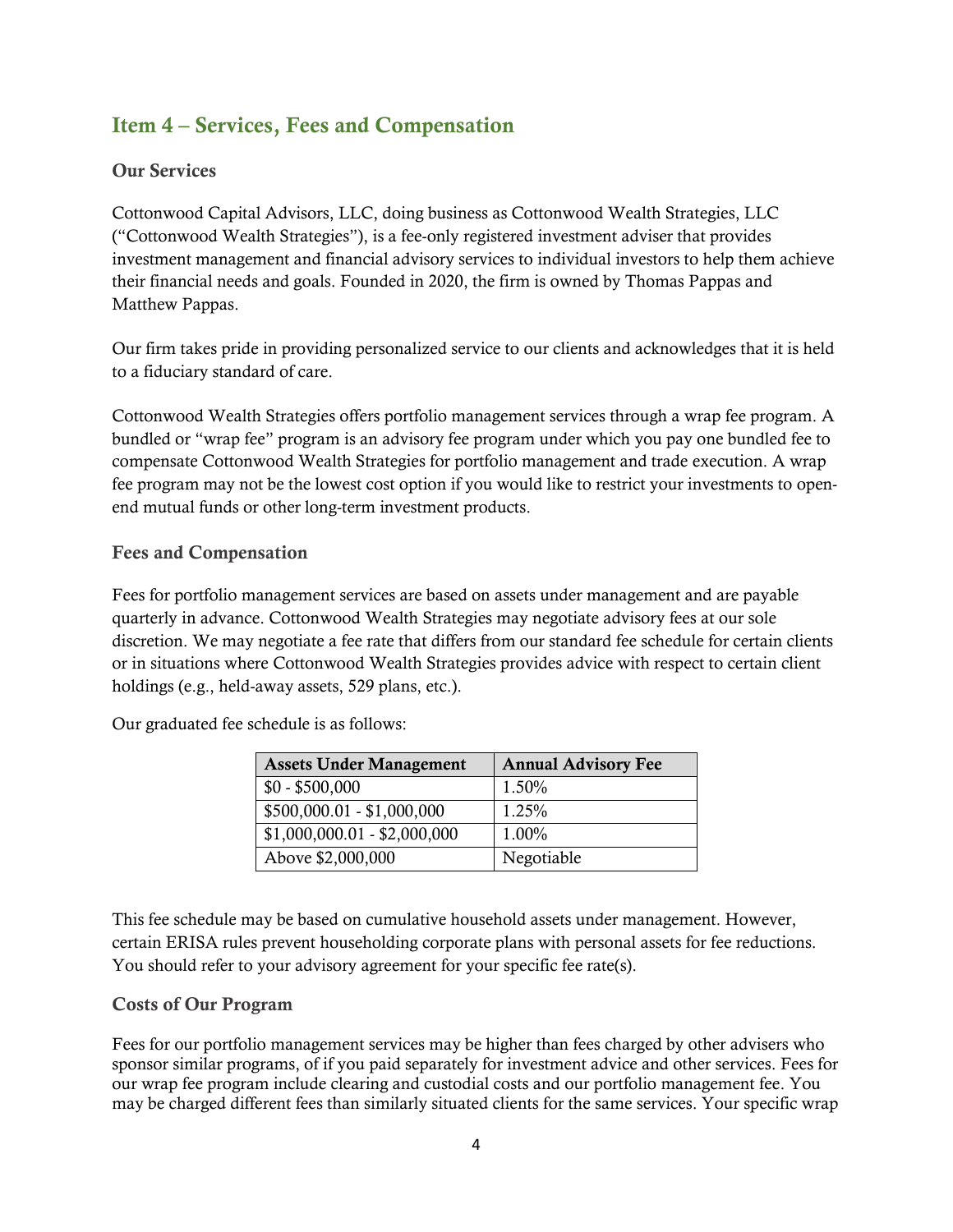fee is described in your investment management agreement. You should carefully review this brochure to understand the fees and other sources of compensation we receive prior to entering into an investment advisory contract with our firm.

#### Other Types of Fees You May Incur

You may incur additional charges imposed by custodians, broker-dealers, investment companies and other third parties, such as fees charged by Independent Managers, account maintenance fees, transfer taxes, wire transfer and electronic fund fees and other fees and taxes on securities transactions. Such charges and fees are exclusive of and in addition to Cottonwood Wealth Strategies' fees. You are responsible for payment of any and all taxes that may be due as a result of any transactions in your account.

In addition to advisory fees, you are responsible for paying any management and other fund-related expenses for any mutual funds in which your account assets are invested. This includes redemption fees imposed by the mutual fund or custodian as a result of a transaction-related request you initiate (such as a partial or complete liquidation of your account). Distribution or "12b-1" fees paid by any mutual funds in which your account assets are invested are credited back to your account for your benefit.

#### Our Compensation for Your Participation in the Program

Cottonwood Wealth Strategies generally acts as both the sponsor and portfolio manager of the wrap fee program. This means we receive compensation as a result of your participation in the program, which gives us an incentive to recommend the program over other programs or services. The amount of this compensation may be more than what we would receive if you paid separately for investment advice, brokerage, and other services. We encourage you to consider your anticipated level of trading activity and compare the costs you may incur in the program versus an unbundled portfolio management program.

## <span id="page-4-0"></span>Item 5- Account Requirements and Types of Clients

Cottonwood Wealth Strategies provides portfolio management services to individuals, high net worth individuals and families, pension and profit sharing plans, trusts, estates, charitable institutions, foundations, corporations, and other business entities.

Cottonwood Wealth Strategies generally does not require a minimum initial investment for investment management services. The firm, in its sole discretion, may accept clients with smaller portfolios based upon each client's particular circumstances.

## <span id="page-4-1"></span>Item 6 – Portfolio Manager Selection and Evaluation

#### Selection and Review of Portfolio Managers

Cottonwood Wealth Strategies generally acts as both the sponsor and portfolio manager of the wrap fee program. We may also utilize a third-party money manager to manage all or a portion of a client's account.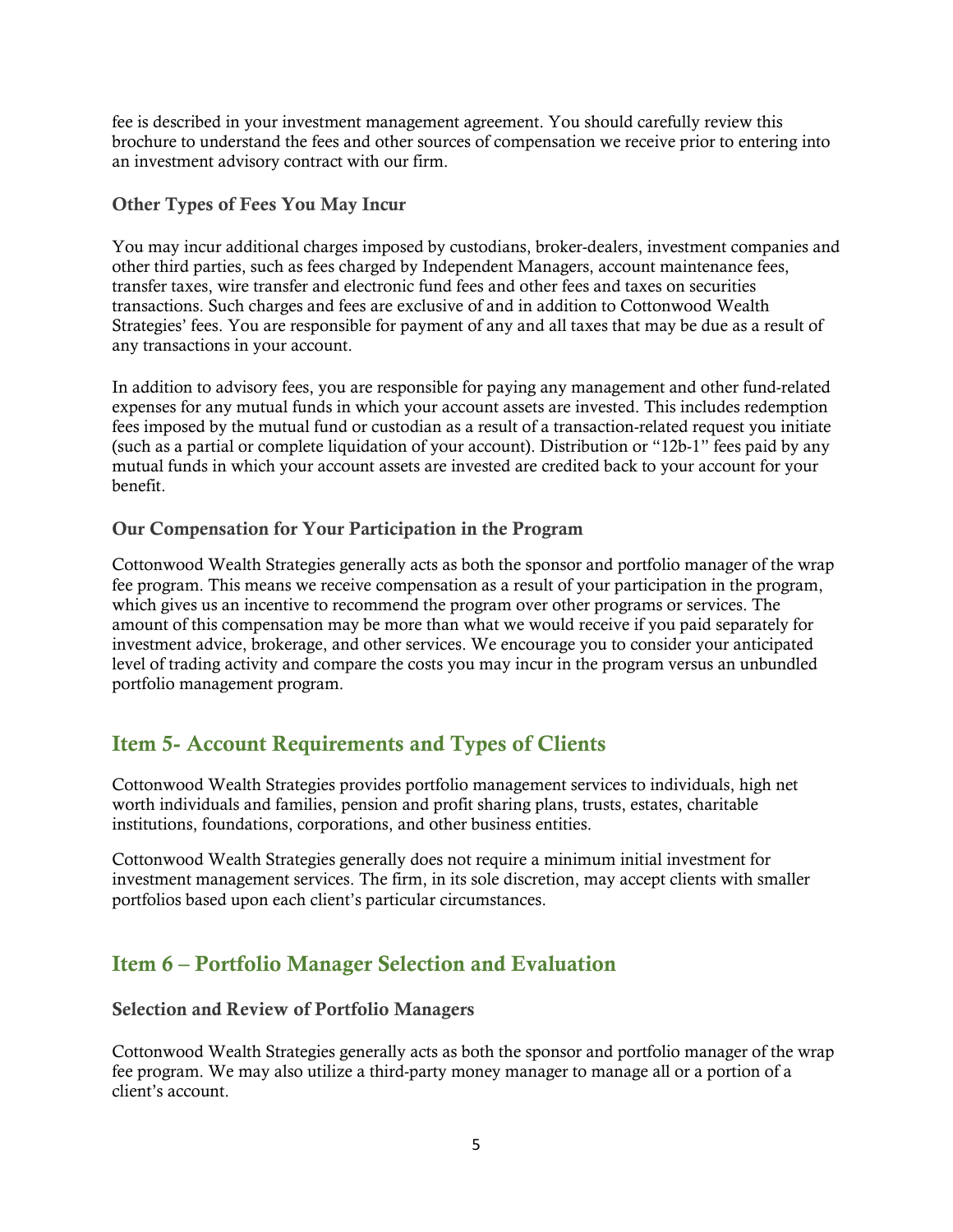In an effort to mitigate any potential conflicts of interest, we have the ability to effect a large amount of trades within the wrap program with institutional pricing. This mitigates the incentive to recommend fewer trades in your account. The cost of trading is not material to our investment recommendations. It is our policy to always act in the best interests of our clients.

#### Types of Advisory Services We Offer

Cottonwood Wealth Strategies offers portfolio management and wealth management services, as well as financial planning and consulting, to individuals, high net worth individuals, trusts, businesses, and corporations. We work with our clients to determine their investment objectives and risk profile and develop a customized investment plan based on their individual needs and goals. Cottonwood Wealth Strategies will utilize the financial information provided by the client to analyze and develop strategies and solutions to assist the client in meeting their financial goals.

Prior to Cottonwood Wealth Strategies rendering any of the foregoing services, clients are required to enter into one or more written advisory agreements with Cottonwood Wealth Strategies setting forth the relevant terms and conditions of the advisory relationship.

#### Portfolio and Wealth Management Services

Cottonwood Wealth Strategies manages our clients' portfolios on a discretionary and, in limited circumstances, non-discretionary basis. Our portfolio and wealth management services are tailored to the needs of our clients and are based on a comprehensive understanding of each client's current situation, past experiences, and future goals. With this acquired knowledge we create, analyze, strategize, and implement goal-oriented investment solutions. These solutions become our clients' investment policy. This policy and our matched strategies are designed to be risk appropriate, cost effective and tax efficient.

Our wealth management services generally include a broad range of comprehensive financial planning and/or consulting services, as well as discretionary or, in limited circumstances, nondiscretionary management of investment portfolios.

Client assets are generally allocated among individual equity and debt securities in accordance with the client's stated investment objective and risk/volatility parameters. Where appropriate, Cottonwood Wealth Strategies may also provide advice about many types of legacy positions or other investments held in client portfolios. Clients may also engage Cottonwood Wealth Strategies to manage and/or advise on certain investment products that are not maintained at their primary custodian, such as variable life insurance and annuity contracts (to the extent permissible without an insurance license) and assets held in employer sponsored retirement plans and qualified tuition plans (i.e., 529 plans). In these situations, Cottonwood Wealth Strategies will direct or make recommendations on a non-discretionary basis for the allocation of client assets among the various investment options available with the product. These assets are generally maintained at the underwriting insurance company or custodian for the plan trustee or administrator and clients retain responsibility for effecting trades in these accounts.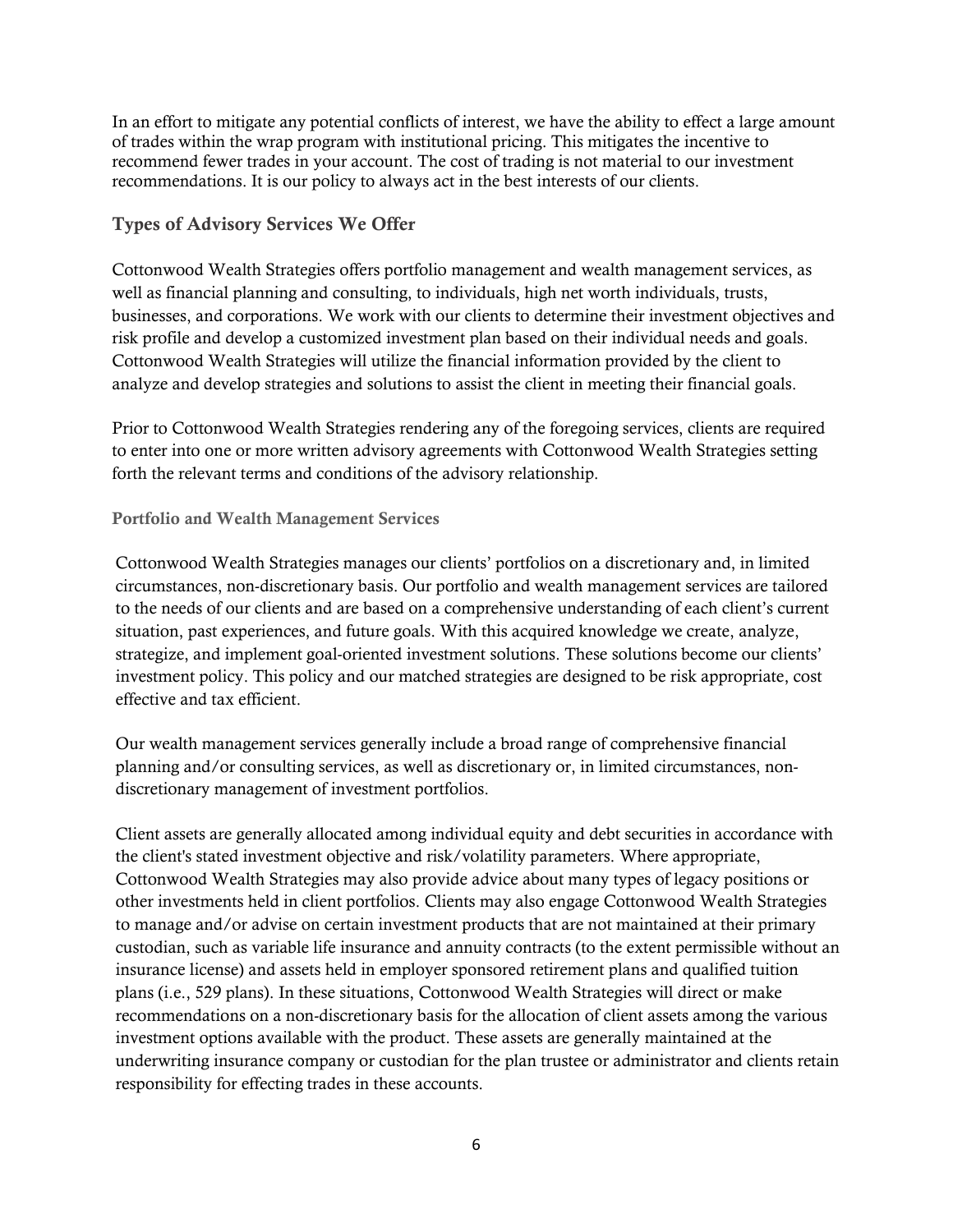Cottonwood Wealth Strategies consults with clients on an initial and ongoing basis to assess their specific risk tolerance, time horizon, liquidity constraints and other related factors relevant to the management of their portfolios. You should promptly notify us if there are changes in your financial situation or if you wish to place any limitations on the management of your account. You may impose reasonable restrictions or mandates on the management of your account if Cottonwood Wealth Strategies determines, in our sole discretion, the conditions would not materially impact the performance of a management strategy or prove overly burdensome to the firm's management efforts.

#### Selection of Independent Managers

Cottonwood Wealth Strategies may select certain Independent Managers to actively manage all or a portion of its clients' assets. Pursuant to the terms of the investment advisory agreement, Cottonwood Wealth Strategies shall have the discretion to appoint and terminate these third-party advisers. The specific terms and conditions under which a client engages an Independent Manager may also be set forth in a separate written agreement with the designated Independent Manager. In addition to this brochure, clients will also receive the written disclosure documents of the respective Independent Managers engaged to manage their assets. Cottonwood Wealth Strategies evaluates a variety of information about Independent Managers, which may include the Independent Managers' public disclosure documents, materials supplied by the Independent Managers themselves and other third-party analyses it believes are reputable. To the extent possible, Cottonwood Wealth Strategies seeks to assess the Independent Managers' investment strategies, past performance, and risk results in relation to its clients' individual portfolio allocations and risk exposure. Cottonwood Wealth Strategies also takes into consideration each Independent Manager's management style, returns, reputation, financial strength, reporting, pricing, and research capabilities, among other factors. When utilizing Wells Fargo & Company as the Independent Managers, portfolio services can be provided via a Customized Portfolio Program (separately managed account), personalized Unified Managed Account Program or FundSource.

Cottonwood Wealth Strategies continues to provide services relative to the discretionary or nondiscretionary selection of the Independent Managers. On an ongoing basis, Cottonwood Wealth Strategies monitors the performance of those accounts being managed by Independent Managers. Cottonwood Wealth Strategies seeks to ensure the Independent Managers' strategies and target allocations remain aligned with clients' investment objectives and overall best interests.

#### Financial Planning and Consulting Services

Cottonwood Wealth Strategies offers different levels of financial planning and consulting services to help our clients identify, prioritize and work towards their goals and objectives. Our consulting services give our clients the ability to receive a broad range of financial advice and services, including specific security recommendations, for the duration of the advisory agreement.

Our process starts with an extensive review of a client's family situation, which includes assets and liabilities as well as estate, tax, and insurance needs. We then employ a risk tolerance and risk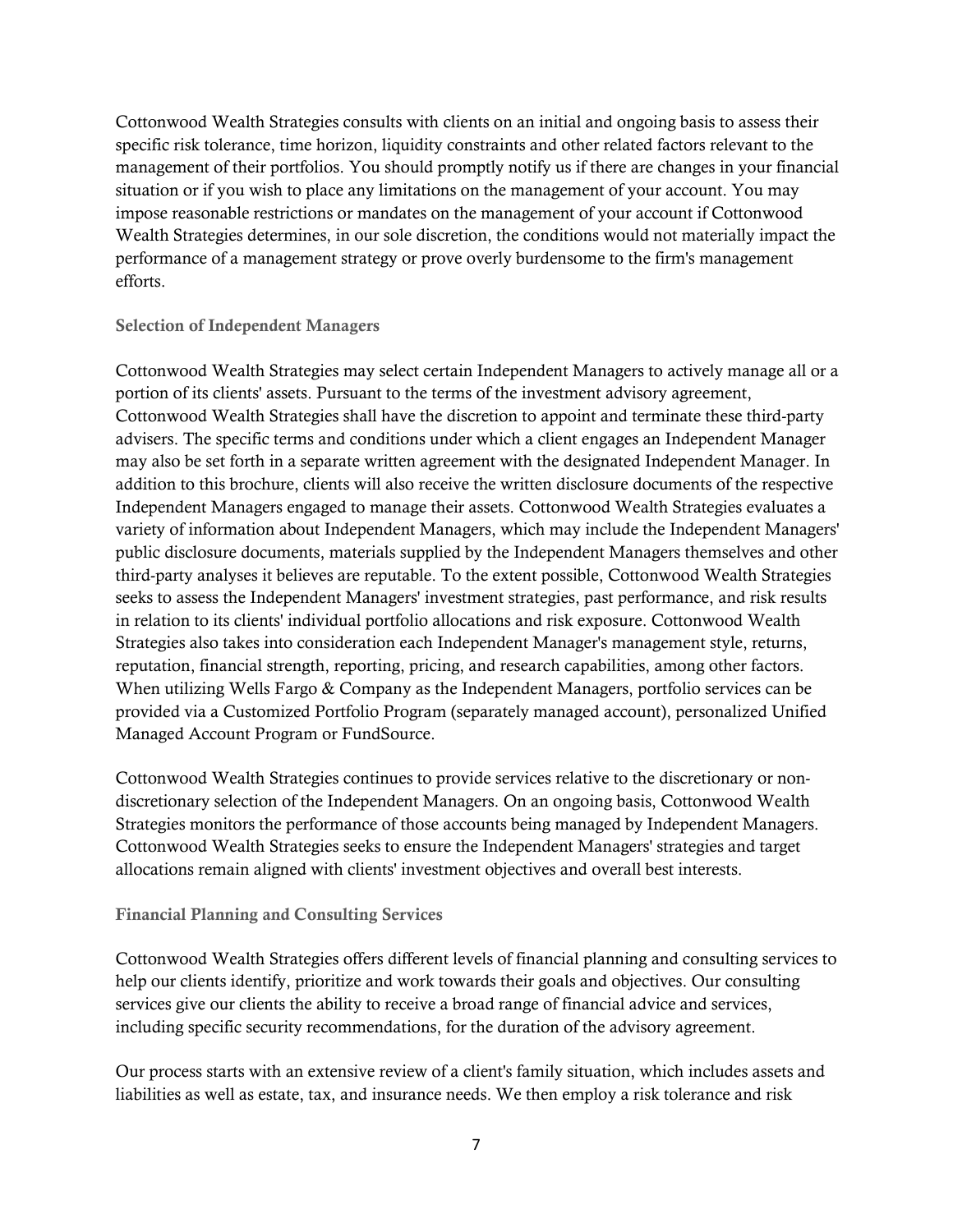capacity-focused simulation to get a detailed cash flow analysis and proposed asset allocation. Together, this information is analyzed to develop a proposed financial plan, which is designed to be dynamic in nature, ever-evolving due to life changes, along with changes in cash flow needs, risk tolerance, time horizon, or investment objectives.

Cottonwood Wealth Strategies' financial planning and consulting services may include any or all of the following topics:

- Cash Flow Analysis
- Financial Record Organizing
- Estate Planning
- Charitable Giving
- Education Planning
- Business Planning
- Concentrated Stock
- Federal Benefits & Health Care
- Death & Disability
- Divorce Planning
- Liability Management
- Investment Consulting
- Tax Planning
- Insurance Review
- Family Governance
- Retirement Plan Consulting and Employee Benefits Analysis

While each of these services is available on a stand-alone basis, certain of them may also be rendered in conjunction with investment portfolio management services, as part of a comprehensive wealth management engagement. In performing these services, Cottonwood Wealth Strategies is not required to verify any information received from the client or from the client's other professionals (e.g., attorneys, accountants, etc.), and is expressly authorized to rely on such information. Cottonwood Wealth Strategies may recommend clients engage the firm for additional related services, or we may recommend other professionals to implement our recommendations. These additional services by Cottonwood Wealth Strategies or another professional are provided at an additional cost to you, which is based on the nature, extent, complexity, and other characteristics of the services. This creates a conflict of interest because the firm will have an incentive to recommend additional services based on the compensation to be received, rather than solely based on your needs, and in some cases, based on the prospect of cross-referrals of advisory clients from the other professional or his or her firm. Implementation of financial planning recommendations is entirely at your discretion. You have complete freedom in selecting a financial adviser to assist you with implementing the recommendations made in your financial plan and are under no obligation to act on the advice of Cottonwood Wealth Strategies. Financial planning recommendations are of a generic nature and are not limited to any specific product or service offered by a broker dealer or insurance company. Should you choose to implement the recommendations contained in the plan, Cottonwood Wealth Strategies suggests you work closely with your attorney, accountant and/or insurance agent.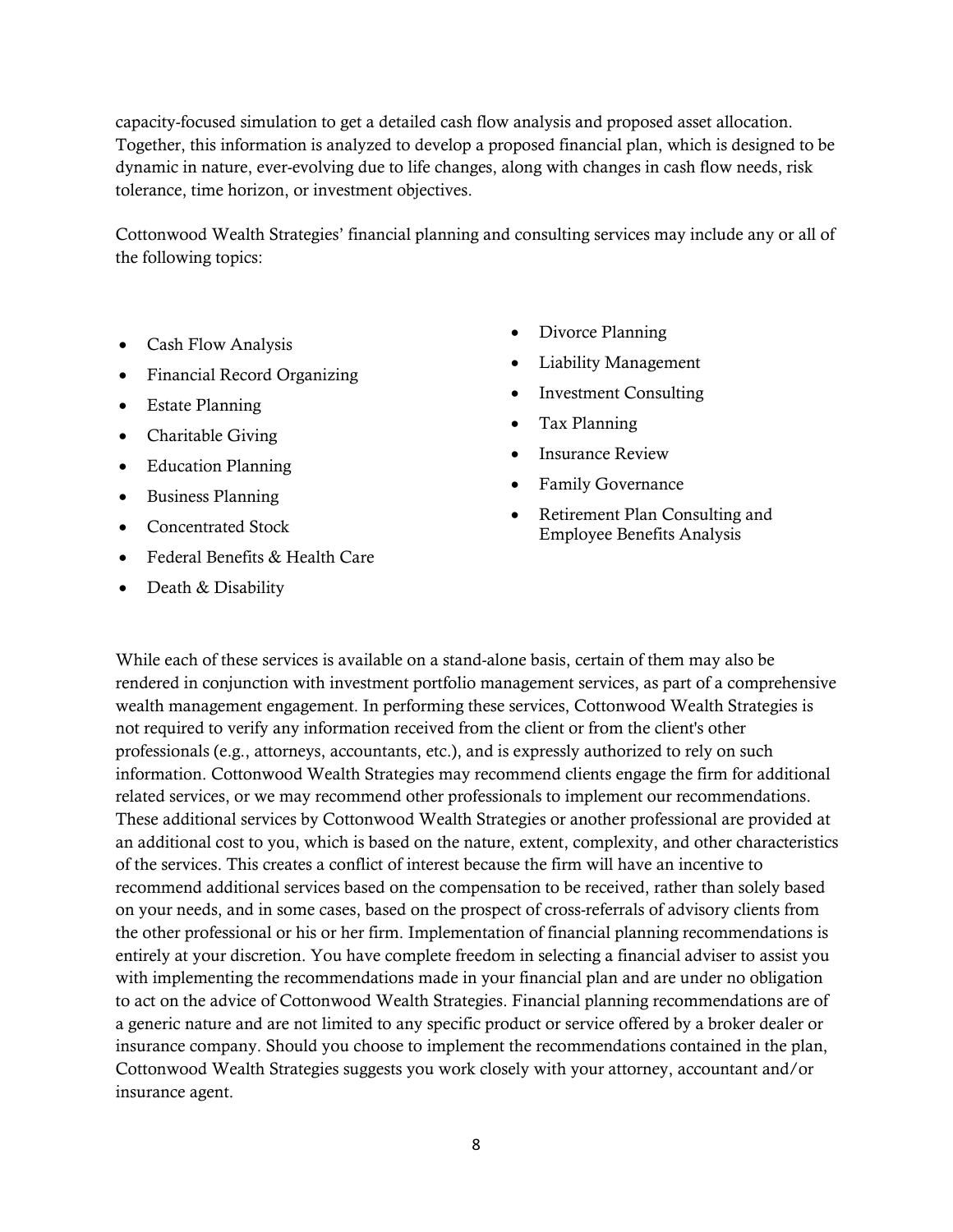Cottonwood Wealth Strategies will act solely in its capacity as a registered investment adviser and does not provide any legal, accounting or tax advice. You should seek the counsel of a qualified accountant and/or attorney when necessary. As part of our advisory services, we may assist clients with tax harvesting and will work with the client's tax specialist to answer any questions related to the client's portfolio.

Fiduciary and Non-Fiduciary Services for Plan Sponsors

Retirement plan sponsors may retain our firm to provide advisory and consulting services for plan assets. Fiduciary services available to plan sponsors include:

- Reviewing and assisting in the establishment of investment policies and objectives on behalf of the plan
- Assistance with development of an Investment Policy Statement
- Recommending core investments to be offered to plan participants for selection by the plan sponsor
- Recommending investment managers, within the meaning of ERISA Section 3(38), on behalf of the plan, to be offered as investment options for plan participants
- Monitoring of the plan's investments or investment managers in accordance with the plan's Investment Policy Statement or other relevant guidelines

Non-fiduciary consulting services available to plan sponsors include:

- Educating plan participants on investment options available within the plan
- Preparation of periodic performance reports for the plan's investments
- Assistance with monitoring the reasonableness of the fees and expenses of the plan's investments or investment managers in accordance with the plan's Investment Policy Statement or other relevant guidelines
- Benchmarking existing plan service providers to industry peers, and where appropriate, conducting a search for new providers for the plan sponsor's consideration and providing our recommendation.

#### Portfolio Management Services for Wrap Fee Program

Cottonwood Wealth Strategies offers portfolio management services through a wrap program. A bundled or "wrap fee" program is an advisory fee program under which you pay one bundled fee to compensate Cottonwood Wealth Strategies for portfolio management and trade execution. A wrap fee program may not be the lowest cost option if you would like to restrict your investments to openend mutual funds or other long-term investment products.

#### Private Investment Fund

As of December 2021, Cottonwood Wealth Strategies serves as the managing manager of the Asymm Venture Fund, LLC (the "Asymm Venture Fund"), a Delaware limited liability company,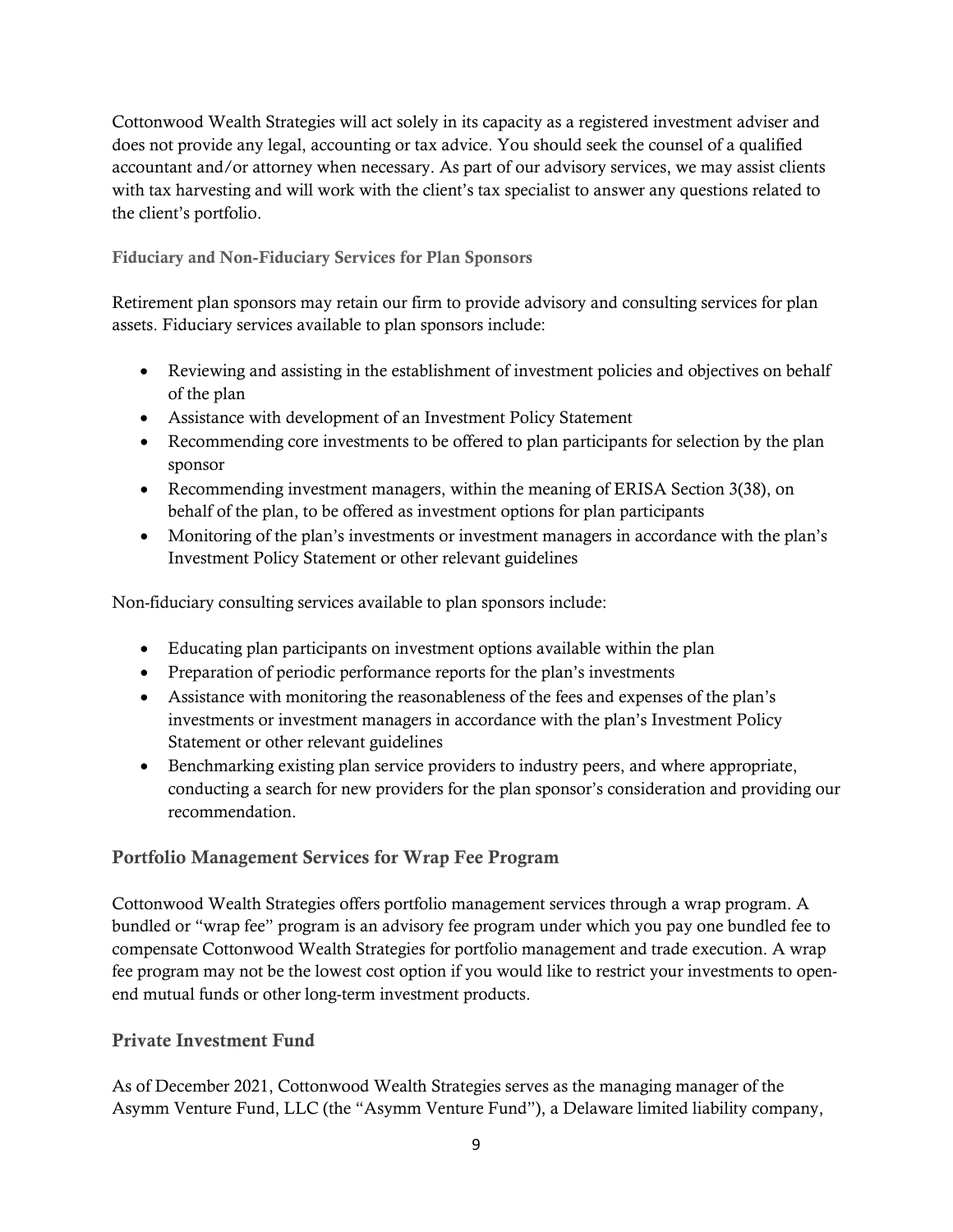and in such capacity is responsible for the management of the fund's assets. Clients of Cottonwood Wealth Strategies are solicited to invest in the Asymm Venture Fund, based on the investment objectives and risk profile of the client and pursuant to the subscription documents of the fund.

#### Performance-Based Fees and Side-By-Side Management

Cottonwood Wealth Strategies does not charge any performance-based fees for separately managed accounts.

As the managing member of the Asymm Venture Fund, Cottonwood Wealth Strategies receives performance-based compensation (carried interest) on amounts ultimately distributed to the investors in excess of their capital contribution. Please refer to Item 5 - Fees and Compensation of this brochure and the fund's governing documents for additional information related to such fees.

Our firm manages both separately managed accounts that are charged an asset-based, flat rate or hourly rate fee, side-by-side with the Asymm Venture Fund, for which our firm receives management fees and performance-based compensation. This presents a conflict of interest as it gives Cottonwood Wealth Strategies an incentive to recommend investment in the fund. This conflict is mitigated by the fact that the firm only recommends investment in the fund when it would be appropriate for the client, based on the investment objectives and risk profile of the client and pursuant to the subscription documents of the fund. Cottonwood Wealth Strategies has policies and procedures related to allocation of investment opportunities that are designed to ensure that the Firm does not favor or disfavor any client over another client.

#### Methods of Analysis and Investment Strategies

Cottonwood Wealth Strategies carefully constructs a risk-adjusted, tax-efficient, and cost-effective asset allocation strategy based on a client's unique cash flow needs, stated return and risk profile. Security selection is based on qualitative, quantitative, technical, and relative strength metrics. Portfolios holdings are constantly monitored and adjusted as market conditions and our clients' circumstances dictate. Clients may hold or retain other types of assets as well, and Cottonwood Wealth Strategies may offer advice regarding those various assets as part of our services. Advice regarding such assets generally will not involve portfolio management services.

Cottonwood Wealth Strategies predominantly utilizes a combination of active and passive strategies to allocate client assets primarily among publicly traded securities, such as ETS, stocks, bonds, mutual funds, and/or separately managed portfolios. Nevertheless, individual client circumstances may dictate the use of other types of securities, actively managed portfolios, or alternative investments. Depending upon the client's financial needs, strategies implemented might include long term purchases (securities held at least a year), short term purchases (securities sold within a year), short sales, margin transactions, option writing, including covered options, uncovered options or spreading strategies, and other securities transactions.

Risk of Loss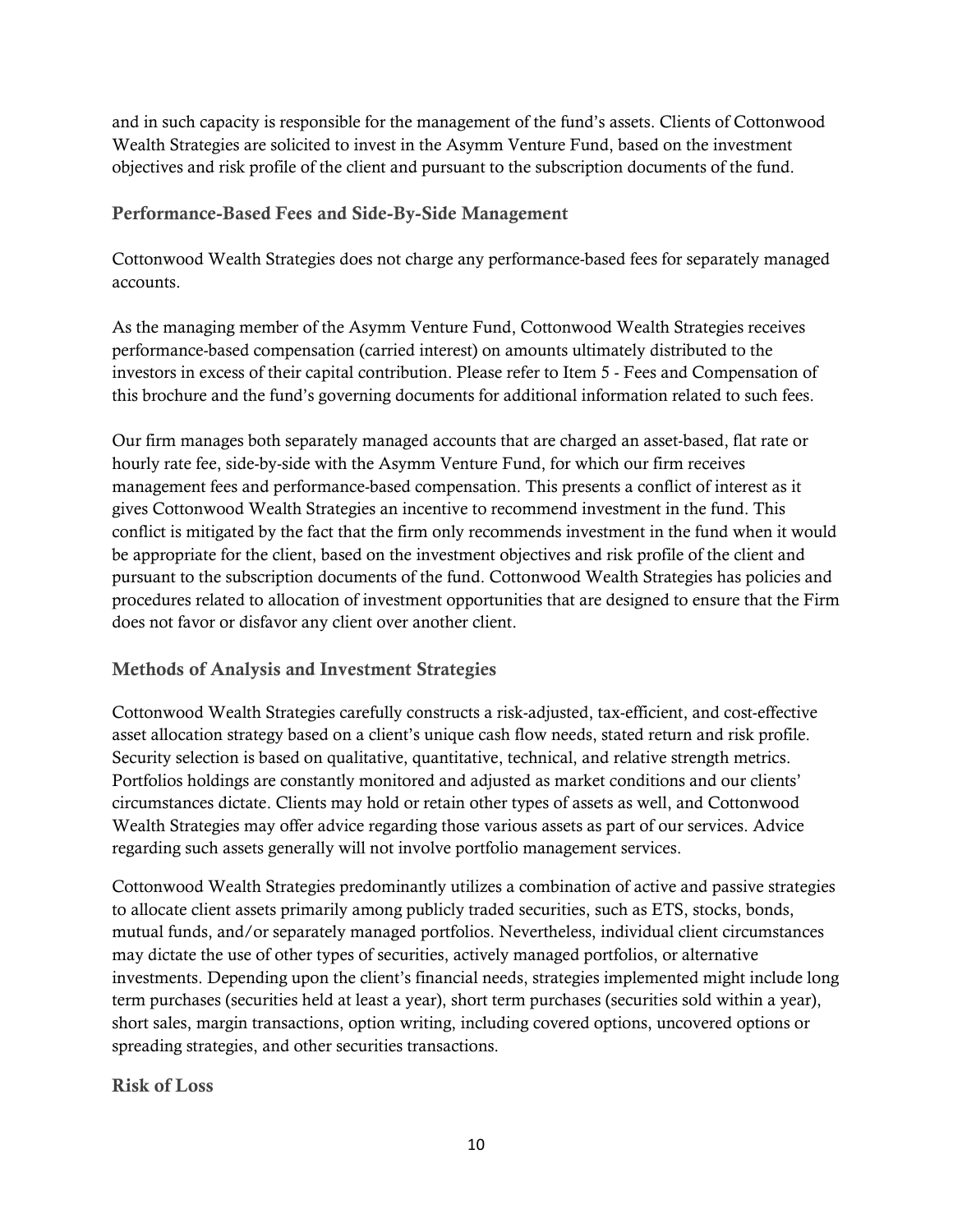Investing in securities involves risk of loss that you should be prepared to bear. All investments present the risk of loss of principal – the risk that the value of securities (e.g., stocks, mutual funds, ETFs, bonds, etc.), when sold or otherwise disposed of, may be less than the price paid for the securities. Even when the value of the securities when sold is greater than the price paid, there is the risk that the appreciation will be less than inflation. In other words, the purchasing power of the proceeds may be less than the purchasing power of the original investment. There is no guarantee that investment recommendations made by Cottonwood Wealth Strategies will be accurate. We cannot assure that your account will increase, preserve capital, or generate income, nor can we assure that your investment objectives will be realized. Although all investments involve risk, our investment advice seeks to limit risk through diversification among various asset classes.

We may recommend a variety of security types for your account in an effort to achieve your individual needs and goals. This may include, but is not limited to, stocks, bonds, open-end and closed-end mutual funds, ETFs, hedge funds, private equity funds, venture capital funds, advisory accounts, real estate investment trusts, or other private alternative or other investment funds. An investment in such other funds or managers may present risks specific to the particular investment vehicle, such as long-term illiquidity, redemption notice periods or other restrictions on redemptions, capital calls, or periodic taxable income distribution.

Described below are the material risks associated with investing in the types of securities we generally use in client accounts:

#### Equity Securities

In general, prices of equity securities (common, convertible preferred stocks and other securities whose values are tied to the price of stocks, such as rights, warrants and convertible debt securities) are more volatile than those of fixed-income securities. The prices of equity securities could decline in value if the issuer's financial condition declines or in response to overall market and economic conditions. Investments in smaller companies and mid-size companies may involve greater risk and price volatility than investments in larger, more mature companies.

#### Fixed-Income Securities

The return and principal value of bonds fluctuate with changes in market conditions. Fixed-income securities are subject to interest rate risk and credit quality risk. The market value of fixed-income securities generally declines when interest rates rise, and an issuer of fixed-income securities could default on its payment obligations. Changes in interest rates generally have a greater effect on bonds with longer maturities than on those with shorter maturities. If bonds are not held to maturity, they may be worth more or less than their original value. Credit risk refers to the possibility that the issuer of a bond will not be able to make principal and/or interest payments. High yield bonds, also known as "junk bonds," carry higher risk of loss of principal and income than higher rated investment grade bonds.

#### Mutual Funds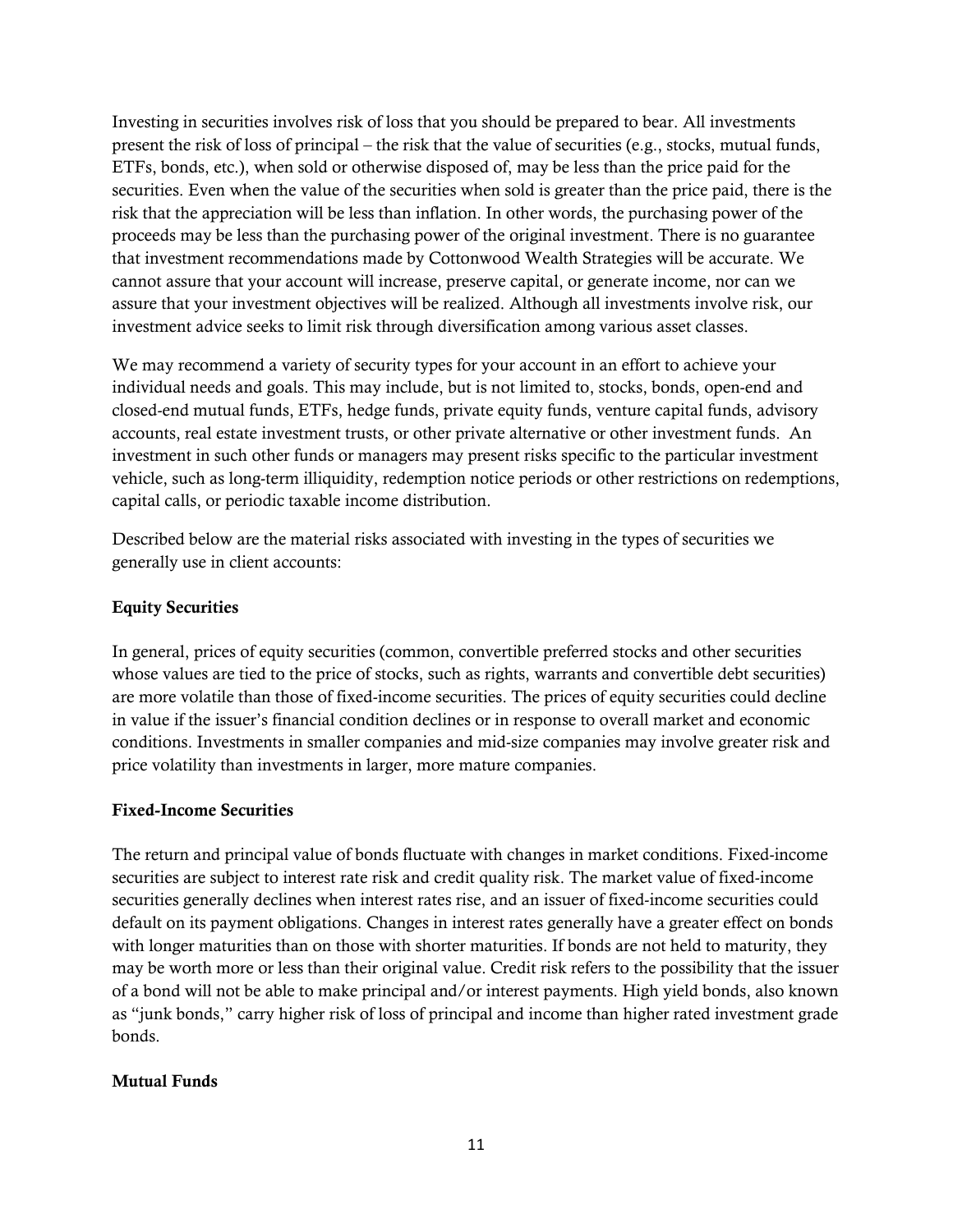Mutual funds may invest in different types of securities, such as value or growth stocks, real estate investment trusts, corporate bonds, or U.S. government bonds. There are risks associated with each asset class.

An investment in a money market fund is not insured or guaranteed by the Federal Deposit Insurance Corporation or any other governmental agency. Although money market funds seek to preserve the value of your investment at \$1.00 per share, it is possible to lose money by investing in the fund. Redemption is at the current net asset value, which may be more or less than the original cost. Aggressive growth funds are most suitable for investors willing to accept price per share volatility since many companies that demonstrate high growth potential can also be high risk. Income from tax-free mutual funds may be subject to local, state and/or the alternative minimum tax.

Because each mutual fund owns different types of investments, performance will be affected by a variety of factors. The value of your investment in a mutual fund will vary from day to day as the values of the underlying investments in a fund vary. Such variations generally reflect changes in interest rates, market conditions and other company and economic news. These risks may become magnified depending on how much a fund invests or uses certain strategies. A fund's principal market segment(s), such as large-cap, mid-cap or small-cap stocks, or growth or value stocks may underperform other market segments or the equity markets as a whole.

You can find additional information regarding these risks in the fund's prospectus.

#### Exchange-Traded Funds (ETFs)

ETFs are typically investment companies that are legally classified as open-end mutual funds or unit investment trusts. ETFs differ from traditional mutual funds in that ETF shares are listed on a securities exchange. Shares can be bought and sold throughout the trading day like shares of other publicly traded companies. ETF shares may trade at a discount or premium to their net asset value. This difference between the bid price and ask price is often referred to as the "spread." The spread varies over time based on the ETF's trading volume and market liquidity and is generally lower if the ETF has a lot of trading volume and market liquidity and higher if the ETF has little trading volume and market liquidity. Liquidity risks are higher for ETFs with a large spread. ETFs may be closed and liquidated at the discretion of the issuing company.

#### International Investing

The risks of investing in foreign securities include loss of value as a result of political or economic instability; nationalization, expropriation or confiscatory taxation; changes in foreign exchange rates and foreign exchange restrictions; settlement delays; and limited government regulation (including less stringent reporting, accounting, and disclosure standards than are required of U.S. companies). These risks may be greater with investments in emerging markets. Certain investments utilized by Cottonwood Wealth Strategies may also contain international securities.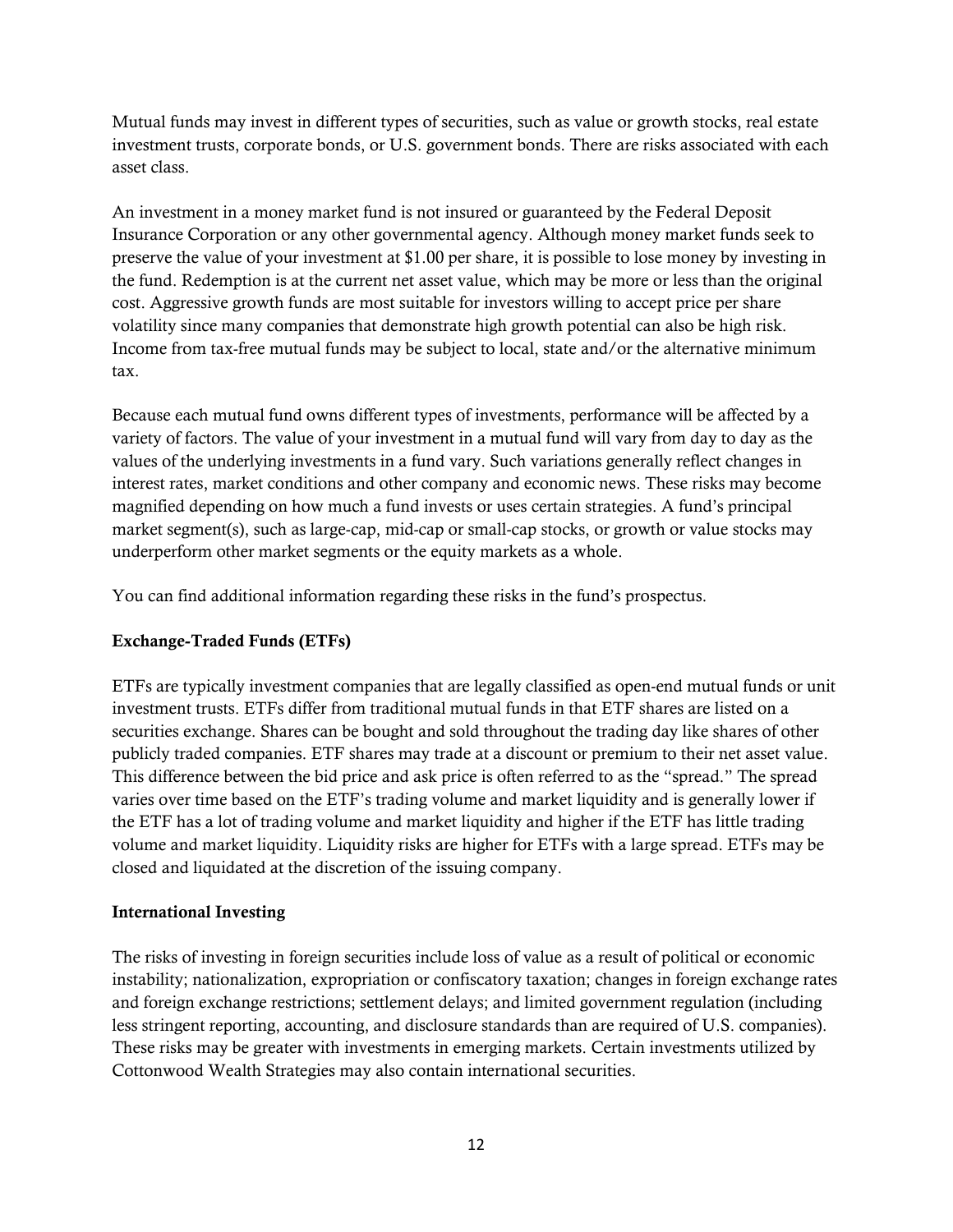#### Cash and Cash Equivalents

A portion of your assets may be invested in cash or cash equivalents to achieve your investment objective, provide ongoing distributions, and/or take a defensive position. Cash holdings may result in a loss of market exposure.

#### Alternative Investments

Alternative investments are illiquid investments and do not trade on a national securities exchange. Alternative investments typically include investments in direct participation program securities (partnerships, limited liability companies, business development companies or real estate investment trusts), commodity pools, private equity, private debt, or hedge funds. Alternative investments are subject to various risks, such as illiquidity and property devaluation based on adverse economic and/or real estate market conditions.

Alternative investments are not suitable for all investors. Investors considering an investment strategy utilizing alternative investments should understand that alternative investments are generally considered speculative in nature and may involve a high degree of risk, particularly if concentrating investments in one or few alternative investments. These risks are potentially greater and substantially different than those associated with traditional equity or fixed income investments. Additional information regarding these risks can be found in the product's prospectus or offering documents.

#### Voting Client Securities

As a general policy, Cottonwood Wealth Strategies will retain proxy voting authority for clients that have given us the authority to do so. In such cases, we will follow the proxy voting guidelines outlined in our Proxy Voting Policies and Procedures. You may obtain a copy of our Proxy Voting Policies and Procedures and/or a record of ballots voted upon by contacting us at (385) 853-5000 or info@cottonwoodws.com . In certain situations, the Independent Manager may be responsible for the voting of client proxies.

Clients may also elect to have us participate in class action lawsuits and related settlements on their behalf. In such cases, we utilize a third-party service provider to assist the firm with the filing process, who receives 20% of any settlement awarded to the client for their services.

## <span id="page-12-0"></span>Item 7 – Client Information Provided to Portfolio Managers

If an Independent Manager is used to manage all or a portion of your account, Cottonwood Wealth Strategies will share certain information needed by the third-party portfolio manager to effectively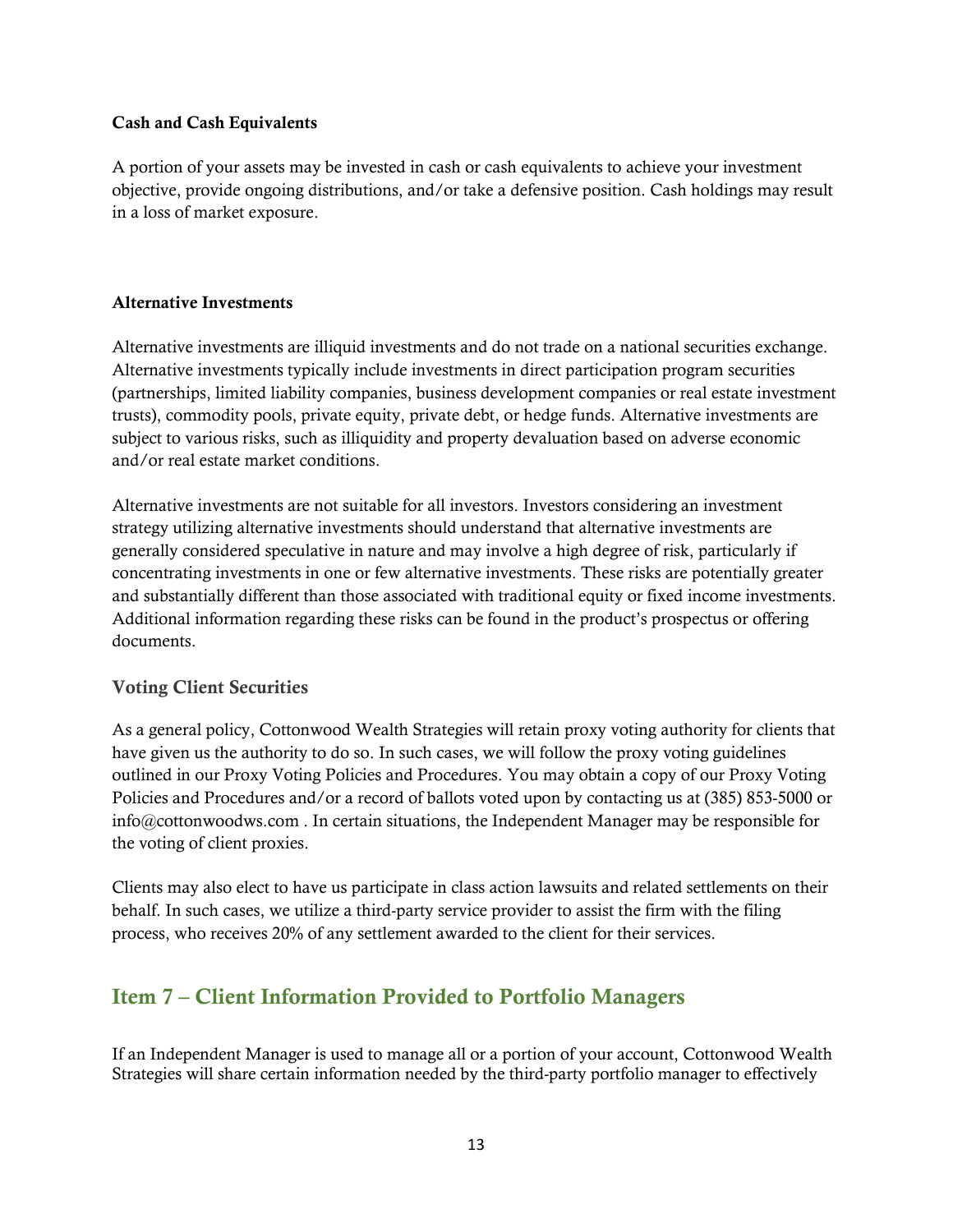<span id="page-13-0"></span>manage your account, such as your risk tolerance, investment objectives or other investment policy information.

### Item 8 – Client Contact with Portfolio Managers

Cottonwood Wealth Strategies is your primary contact for account-related questions. You may contact us directly at (385) 853-5000 to discuss your account.

## <span id="page-13-1"></span>Item 9 – Additional information

#### Disciplinary Information

As a registered investment adviser, Cottonwood Wealth Strategies is required to disclose all material facts regarding any legal or disciplinary events that would be material to your evaluation of our firm or the integrity of our management. Cottonwood Wealth Strategies has no disciplinary information to report.

#### Other Financial Industry Activities and Affiliations

Cottonwood Wealth Strategies has no other financial industry activities or affiliations.

#### Code of Ethics, Participation in Client Transactions and Personal Trading

Our Code of Ethics

Cottonwood Wealth Strategies is committed to providing investment advice with the utmost professionalism and integrity. Our firm strives to identify manage and/or mitigate conflicts of interest and has adopted policies, procedures, and oversight mechanisms to address conflicts of interest. We have adopted a Code of Ethics that emphasizes our fiduciary obligation to put client interests first and is designed to ensure personal securities transactions, activities, and interests of employees will not interfere with the responsibilities to make decisions in the best interest of clients. All supervised persons of our firm must acknowledge and comply with our Code of Ethics.

You may request a copy of our Code of Ethics by contacting us at (385) 853-5000 or info@cottonwoodws.com.

#### Participation in Client Transactions

Cottonwood Wealth Strategies does not affect principal or agency cross securities transactions for client accounts. Cottonwood Wealth Strategies also does not cross trades between client accounts. Principal transactions are generally defined as transactions where an adviser, acting as principal for its own account or the account of an affiliated broker-dealer, buys from or sells a security to an advisory client. An agency cross transaction is defined as a transaction where a person acts as an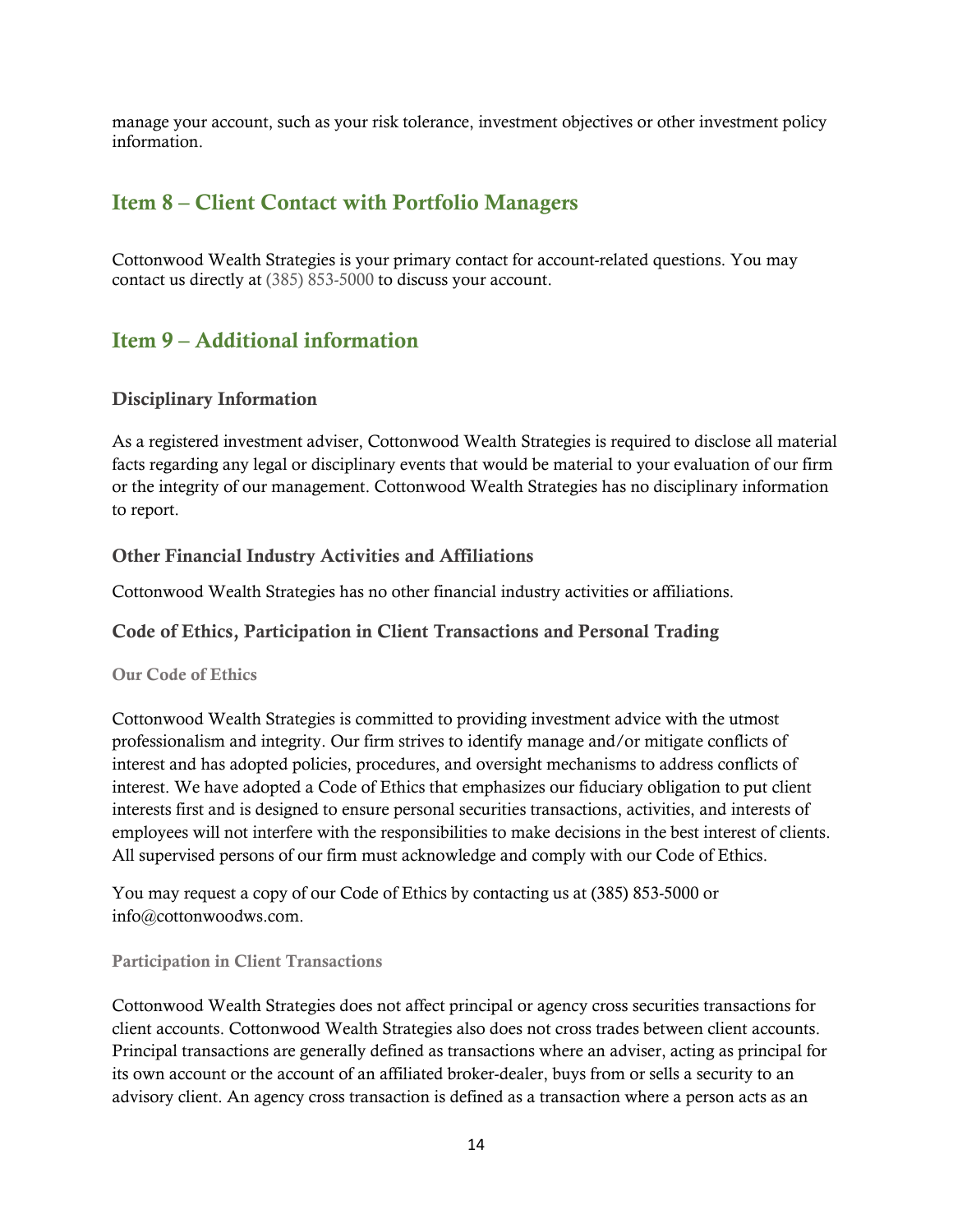investment adviser in relation to a transaction in which the investment adviser, or any person controlled by or under common control with the investment adviser, acts as broker for both the advisory client and for another person on the other side of the transaction. Agency cross transactions may arise where an adviser is dually registered as a broker-dealer or has an affiliated broker-dealer.

#### Employee Personal Trading

Supervised persons of Cottonwood Wealth Strategies may purchase or sell the same security that we recommend for investment in client accounts. This creates a conflict of interest as there is a possibility that employees of our firm might benefit from market activity by a client in a security held by the employee. Our Code of Ethics is designed to assure that the personal securities transactions, activities and interests of the employees of Cottonwood Wealth Strategies will not interfere with making decisions in the best interest of advisory clients and implementing such decisions while, at the same time, allowing employees to invest for their own accounts. Under the Code of Ethics, certain classes of securities have been designated as exempt transactions, based upon a determination that these would not materially interfere with the best interest of Cottonwood Wealth Strategies' clients. Our Code of Ethics also places restrictions on our employees' personal trading activities. These restrictions include, but are not limited to, a prohibition on trading based on nonpublic information and pre-clearance requirements for certain types of transactions. Employee trading is continually monitored under the Code of Ethics in an effort to prevent conflicts of interest between Cottonwood Wealth Strategies and our clients.

Certain affiliated accounts may trade in the same securities with client accounts on an aggregated basis when consistent with Cottonwood Wealth Strategies' obligation of best execution. In such circumstances, the affiliated and client accounts will share commission costs equally and receive securities at a total average price. Cottonwood Wealth Strategies will retain records of the trade order (specifying each participating account) and its allocation, which will be completed prior to the entry of the aggregated order. Completed orders will be allocated as specified in the initial trade order. Partially filled orders will be allocated on a pro rata basis. Any exceptions will be explained on the order.

#### Review of Accounts

Accounts at Cottonwood Wealth Strategies are reviewed on a periodic basis. This informal review includes assessing client goals and objectives, monitoring the account, and addressing the need to rebalance, as necessary. Individual securities held in client accounts are periodically monitored by the firm, while any selected third-party managers are monitored on a quarterly basis. Accounts are reviewed in the context of each client's stated investment objectives and guidelines. More frequent reviews may be triggered by material changes to a client's individual circumstances, market conditions, or the political or economic environment.

Cottonwood Wealth Strategies may also review tax-planning needs, cash-flow needs, as well as charitable giving, insurance, and estate planning as part of our ongoing client reviews. Reviews are tailored to the services we provide to you, as well as your individual needs and goals. We encourage you to discuss your needs, goals, and objectives with us and keep us informed of any changes. If you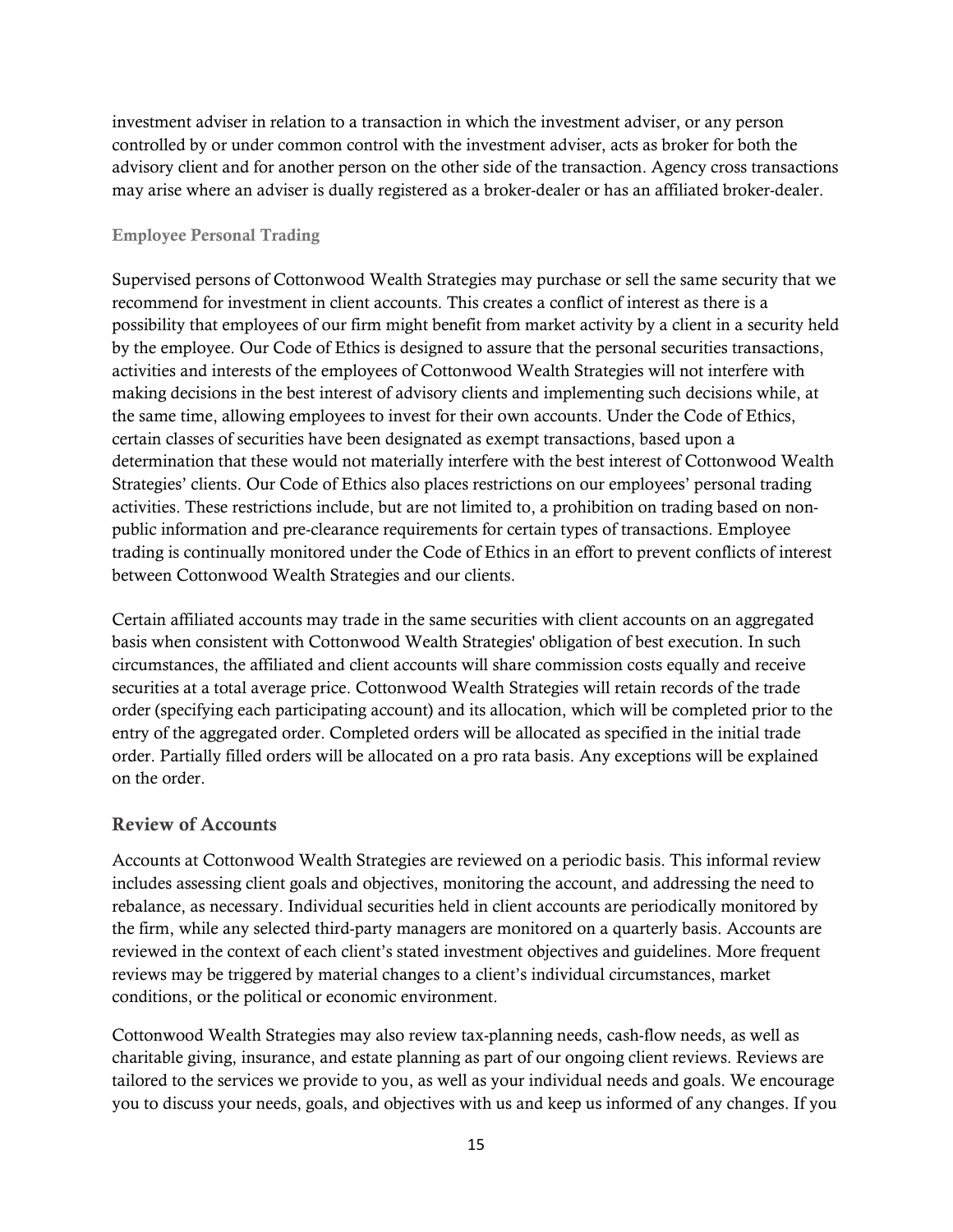engage our firm for ongoing investment advisory services, we will contact you at least annually to determine whether there have been any changes to your financial situation or investment objectives and whether you wish to impose any reasonable restrictions on the management of your account or reasonably modify any existing restrictions. At this time, we will advise you of any account changes we feel are necessary to help you stay on track with meeting your financial goals and consider whether the current services provided by our firm continue to be suitable for your needs.

As a convenience to our clients, in addition to reporting on clients' financial assets, at a client's request we may prepare a global consolidated report that also includes certain non-financial assets (e.g., real assets). In such instances, Cottonwood Wealth Strategies relies on the client to provide current and accurate price or other valuation information for those assets to be included in the client's consolidated account report. In no instance are non-financial assets included in performance reporting. Cottonwood Wealth Strategies does not independently verify, and expressly disclaims responsibility for, the accuracy of any non-financial asset values clients provided to us to include in their reporting.

#### Client Referrals and Other Compensation

#### Other Compensation Arrangements

Cottonwood Wealth Strategies receives compensation from Trade-PMR, Inc., the broker-dealer used for your account, and your account custodian in the form of access to electronic systems that assist us in the management of client accounts, as well as research, software and other technology that provide access to client account data (such as trade confirmations and account statements), pricing information and other market data, facilitate trade execution (and allocation of aggregated trade orders for multiple client accounts), and client reporting capabilities. Trade-PMR provided our firm with nominal funding to assist with startup expenses establishing our business entity. Your account custodian also offers Cottonwood Wealth Strategies discounts for products and services offered by vendors and third-party service providers, such as software and technology solutions. These economic benefits create a conflict of interest in that it gives our firm an incentive to recommend one broker-dealer or custodian over another that does not provide similar electronic systems, support, or services. We address this conflict of interest by disclosing to our clients the types of compensation that our firm receives so clients can consider this when evaluating our firm. It is important that you consider the fees, level of service and investment strategies, among other factors, when selecting an investment manager.

#### Client Referrals

Cottonwood Wealth Strategies does not pay any referral fees to other individuals for referring clients to our firm.

#### Financial Information

As a registered investment adviser, Cottonwood Wealth Strategies is required to provide you with certain financial information about our firm.